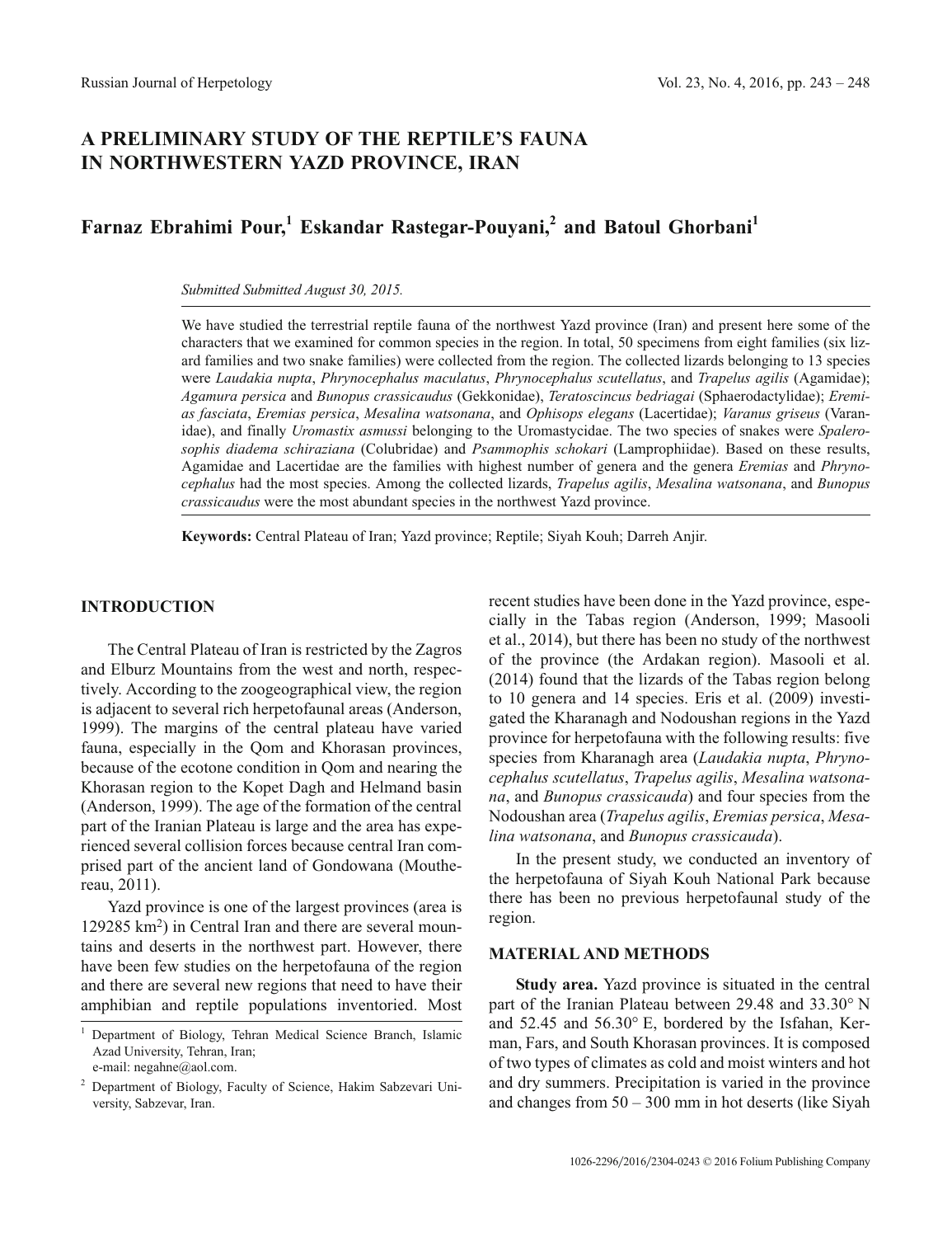herbaceous vegetation. **Collecting methods.** During fieldwork on June 2015 in the northwest of Yazd province, 7 stations were investigated for reptile fauna during 20 days. Stations included all parts of the northwest of the province (Fig. 1) and were situated in both desert and mountain areas. At each station, diurnal and nocturnal searches were made for reptiles. Lizards and snakes were detected using the active searching method and then were captured by hand. All captured lizards were identified using relevant reptile references (Anderson, 1999; Latifi, 1991) and transferred to the Hakim Sabzevari University. Each one that had more than three specimens was examined for morphological characters (Tables 1 and 2).

### **RESULTS**

We found only 15 species of reptiles (13 species of lizards and 2 species of snakes) living in the northwest of Yazd province (Table 1; Fig. 1). Fifty specimens of 15 species were collected from the region. The most abundant species in the region was *Bunopus crassicauda*, which represented 25% of all samples. *Phrynocephalus scutellatus* and *Trapelus agilis* were relatively abundant species in the region. Mean Snout-Vent Lengths (SVLs) for five abundant species (*Trapelus agilis*, *Phrynocephalus scutellatus*, *Agamura persica*, *Mesalina watsonana*,

**TABLE 1.** List of All Species that Were Reported in this Study and Their Taxonomical Categories According to Suborder, Family, Genus, and Species

| Family                  | Genus                | Species                              |  |  |
|-------------------------|----------------------|--------------------------------------|--|--|
| <b>Suborder Lizards</b> |                      |                                      |  |  |
| Agamidae                | Laudakia             | Laudakia nupta                       |  |  |
|                         | Phrynocephalus       | Phrynocephalus maculatus             |  |  |
|                         |                      | Phrynocephalus scutellatus           |  |  |
|                         | <b>Trapelus</b>      | Trapelus agilis                      |  |  |
| Gekkonidae              | Agamura              | Agamura persica                      |  |  |
|                         | <b>Bunopus</b>       | Bunopus crassicaudus                 |  |  |
| Sphaerodactylidae       | <i>Teratoscincus</i> | Teratoscincus bedriagai              |  |  |
| Lacertidae              | Eremias              | Eremias fasciata                     |  |  |
|                         |                      | Eremias persica                      |  |  |
|                         | Mesalina             | Mesalina watsonana                   |  |  |
|                         | <i>Ophisops</i>      | Ophisops elegans                     |  |  |
| Varanidae               | Varanus              | Varanus griseus                      |  |  |
| Uromastycidae           | Uromastix            | Uromastix asmussi                    |  |  |
| <b>Suborder Snakes</b>  |                      |                                      |  |  |
| Colubridae              | Spalerosophis        | Spalerosophis diadema<br>schiraziana |  |  |
| Lamprophiidae           | Psammophis           | Psammophis schokari                  |  |  |

and *Ophisops elegans*) were calculated and are presented in Table 2. Mean SVL of *Trapelus agilis* was calculated as 84.4 mm  $(N = 4)$ ; it included the largest lizards among examined species. *Ophisops elegans*, with mean SVL of 35.7 mm  $(N=4)$ , is the smallest species in the region. The distributions of all species captured are presented in Fig. 2.

#### **DISCUSSION**

Studying of the fauna of a given region is one of the most basic and important tasks needed to understand the faunal structure and how many species are present (Rastegar-Pouyani et al., 2008). All species captured are presented here with brief explanations and some remarks on their distribution on the region.

#### **Family Agamidae** *Laudakia nupta* **(de Filippi, 1843)** (Fig. 1A)

**Habitat.** Rocks of limestone and other outcrops, very often also found near human settlements, abandoned buildings, on walls, monuments and other man-made habitats.

**Distribution.** Along the Zagros eastwards continuously up to the Pakistani border. Very common, particularly in the western Zagros foothills. Isolated records from Semnan and Khorasan Razavi Province. The species is very common in the Yazd province, especially in submountainous regions (Fig. 2A).

#### *Phrynocephalus maculatus* **Anderson, 1872** (Fig. 1D)

**Habitat.** Flat deserts with rather hard-packed, sandy clay soils or gravel-strewn hammadas (Minton 1966).

**Distribution.** Most of the central plateau to elevations up to 3000 m. The species does not cross the Zagros Mountains in the west. The species has scattered distribution in the province because of the distribution pattern of sand dunes (Fig. 2D).

**TABLE 2.** Snout-Vent Length (in mm) of the Five Abundant Lizard Species Occurring in the Northwest of Yazd Province

| Species                    | The number<br>of samples | Range           | Mean  |
|----------------------------|--------------------------|-----------------|-------|
| Trapelus agilis            | 4                        | $71.35 - 97.35$ | 84.35 |
| Phrynocephalus scutellatus | 5                        | $44.63 - 45.14$ | 45.88 |
| Agamura persica            | 3                        | $54.08 - 56.17$ | 55.12 |
| Mesalina watsonana         | 4                        | $41.73 - 47.60$ | 44.65 |
| Ophisops elegans           | 4                        | $35.20 - 36.10$ | 35.65 |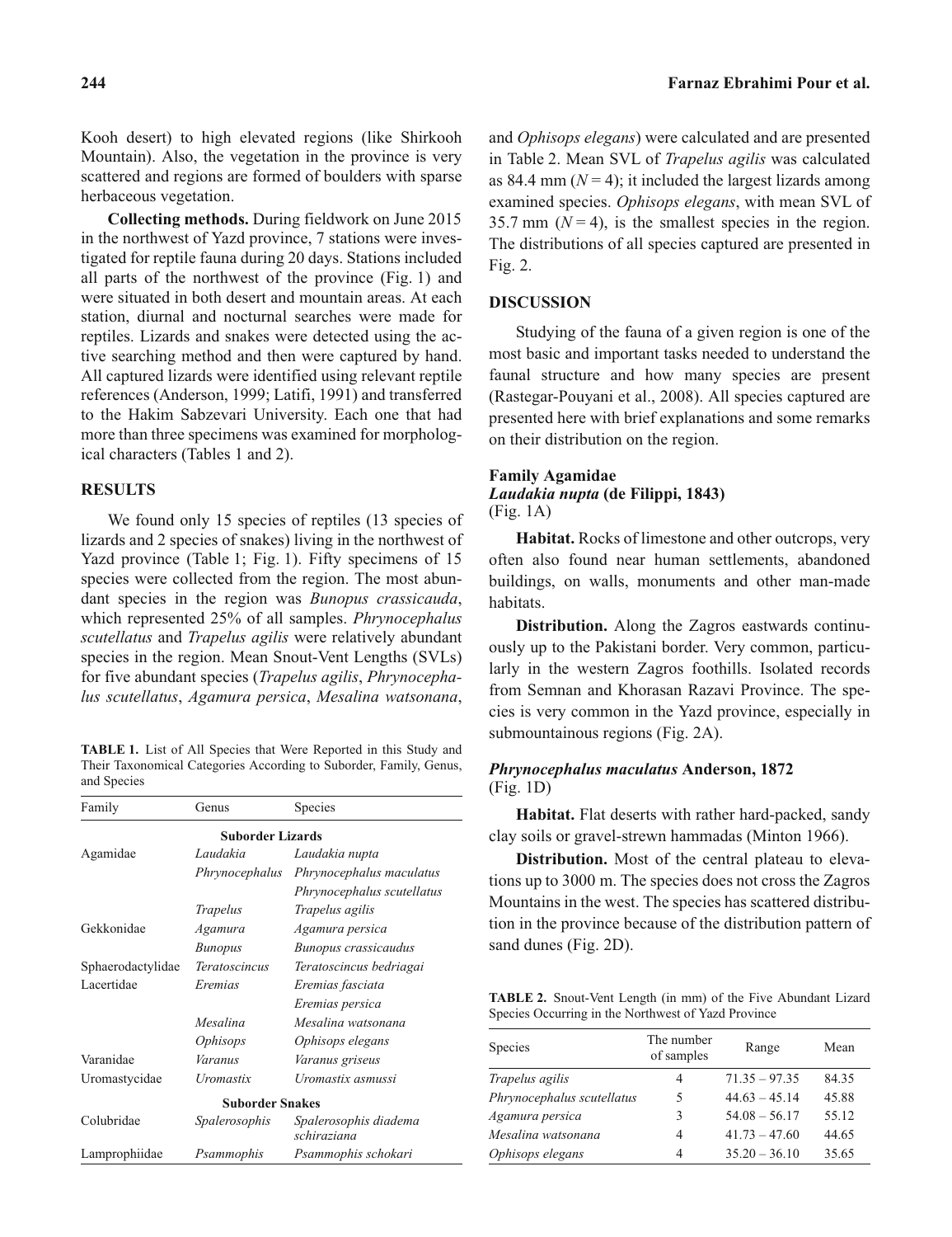

**Fig. 1.** All species that were reported in this study from northwest of Yazd province: A, *Laudakia nupta*; B, *Phrynocephalus scutellatus*; C, *Trapelus agilis*; D, *Phrynocephalus maculatus*; E, *Agamura persica*; F, *Bunopus crassicaudus*; G, *Teratoscincus bedriagai*; H, *Eremias persica*; I, *Eremias fasciata*; J, *Mesalina watsonana*; K, *Ophisops elegans*; L, *Varanus griseus*; M, *Uromastyx assmusi*; N, *Spalerosophis diadema*; O, *Psammophis schokari*.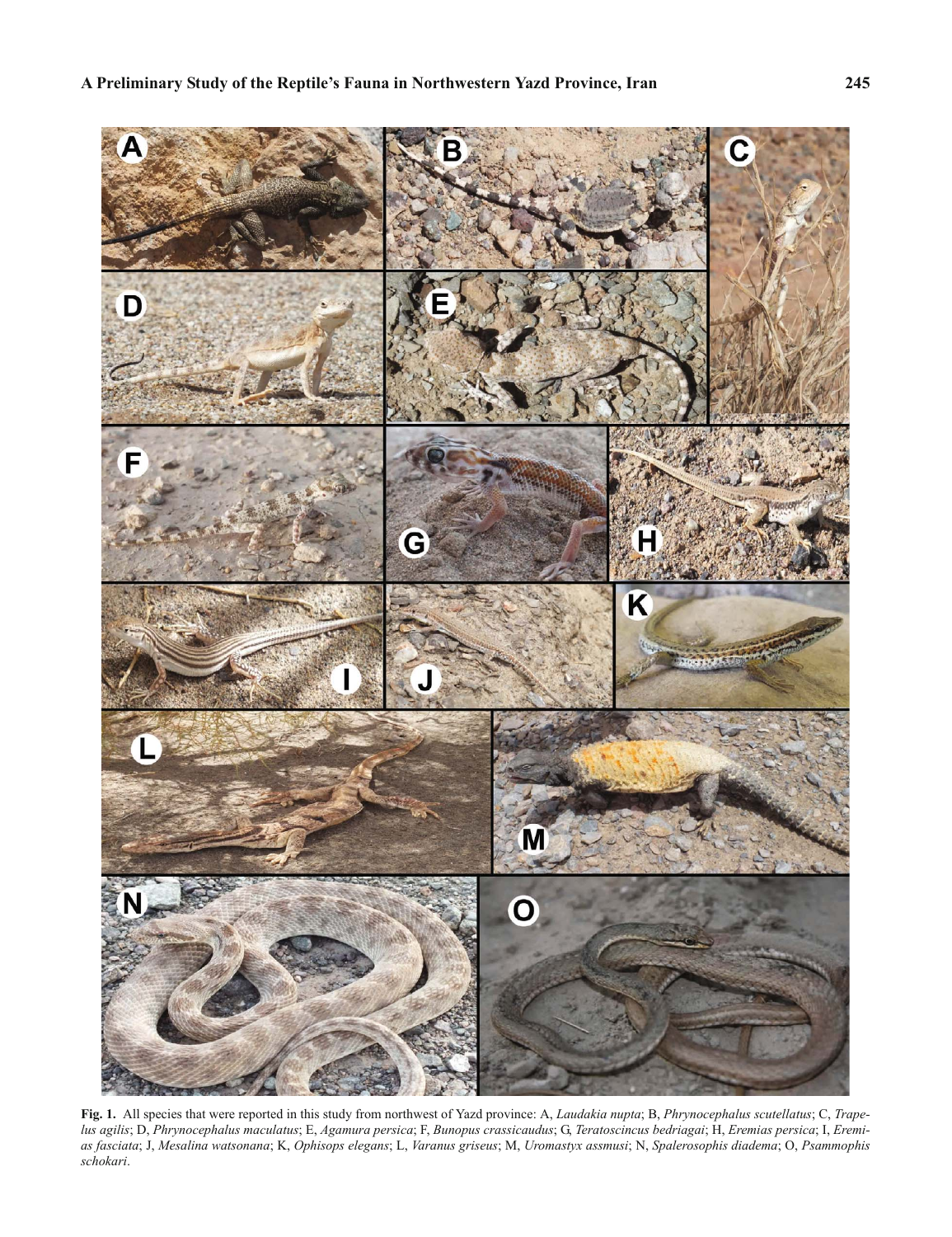

Fig. 2. Distribution of all species that were reported in this study from the northwest of Yazd province: Numbers from 1 to 7 indicated to the stations and the red color refers to the sampling locations for each species in the province: A, *Laudakia nupta*; B, *Trapelus agilis*; C, *Phrynocephalus scutellatus*; D, *Phrynocephalus maculatus*; E, *Agamura persica*; F, *Bunopus crassicaudus*; G, *Teratoscincus bedriagai*; H, *Eremias persica*; I, *Eremias fasciata*; J, *Mesalina watsonana*; K, *Ophisops elegans*; L, *Varanus griseus*; M, *Uromastyx assmusi*; N, *Spalerosophis diadema*; O, *Psammophis schokari*.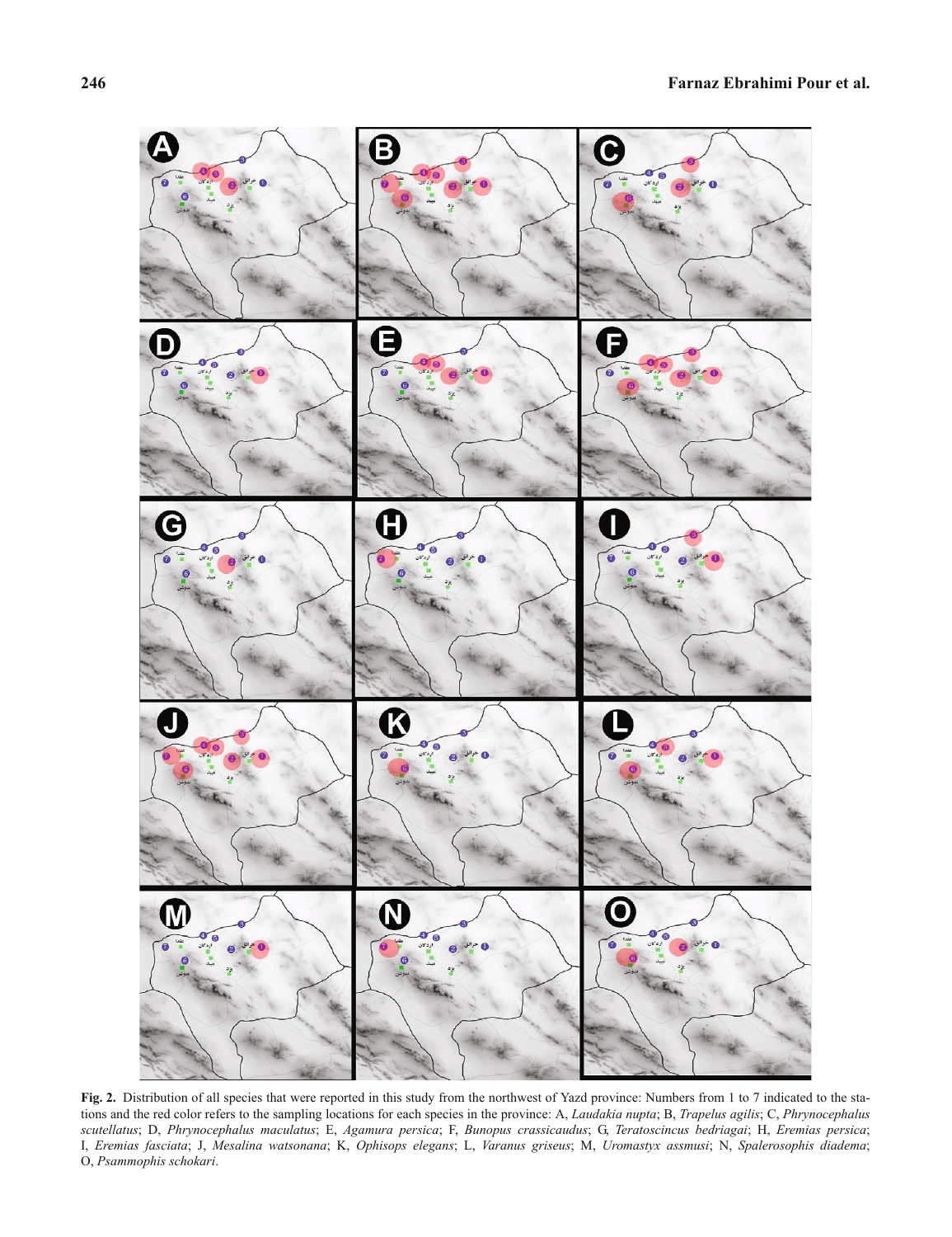#### *Phrynocephalus scutellatus* **(Olivier, 1807)** (Fig. 1B)

**Habitat.** Flat gravel desert plains with very little vegetation. Avoid sandy or clayey substrates. Found up to 2300 m elevation (Anderson 1999).

**Distribution.** A species widely distributed all over the central Iranian Plateau but not crossing the Zagros in the west and Alborz in the north. It is one of the common species in Yazd province and distributed in most regions (Fig. 2C).

#### *Trapelus agilis* **(Olivier, 1804)** (Fig. 1C)

**Habitat.** Flat, open plains and semideserts of clay or gravel substrate with scattered shrubs or vegetation-covered mounds. Although not a vertical climber like *Laudakia*, it climbs readily on shrubs, rocks and rock piles to use them as observation posts. Observed to retreat into shallow burrows.

**Distribution.** Across all Iran except the NW part of the Zagros. As the previous species, it is a common lizard in the Yazd province and can be found in most plains of the province (Fig. 2B).

#### **Family Gekkonidae** *Agamura persica* **(Duméril, 1856)** (Fig. 1E)

**Habitat.** Stony terrain, cliffs and rocky terraces, hillsides also barren plains and gravely alluvium (Minton 1966; Anderson 1999).

**Distribution.** Throughout most of the Iranian Plateau W of Zagros and S of Alborz and the Kopet Dagh. Distribution of the species in the Yazd province is restricted with dry rivers (Fig. 2E).

## *Bunopus crassicaudus* **Nikolsky, 1907** (Fig. 1F)

**Habitat.** Cultivated alluvial plains, gravely and sandy areas with vegetation containing Tamarix, Prosopis, Alhagi, and Artemisia (Mozaffari et al., 2011).

**Distribution.** Western Iranian Plateau in the area around Tehran, Qom, Esfahan, Yazd, and Kerman; also S of the Kopet Dagh. *B. crassicaudus* is one of the common species in Yazd province (Fig. 2F).

#### **Family Sphaerodactylidae** *Teratoscincus bedriagai* **Nikolsky, 1899** (Fig. 1G)

**Habitat.** Loose, windblown sands with shrubby vegetation. Zarudnyi (1904, ex Szczerbak and Golubev, 1996) observed this species on gravel soil with a thin layer of salt crust. Hojati et al. (2009) reports them from clayey and loamy soils near *Tamarix* bushes. We found the rare species in clay substrate and among *Tamarix* bushes as reported by Hojati et al. (2009).

**Distribution.** Deserts of the central and eastern Iranian Plateau south of the Alborz and Kopet Dagh and along the Afghan border. Yazd province is part of the central Iranian Plateau but the species is rare and restricted by isolated sand dunes (Fig. 2G).

## **Family Lacertidae**

#### *Eremias fasciata* **Blanford, 1874** (Fig. 1I)

**Habitat.** Sandy or gravely plains or silty alluvia with scattered steppe shrubby vegetation (*Artemisia*, *Alhagi*, *Tamarix*, Acacia) under which these lizards seek refuge.

**Distribution.** All provinces east of the 55° E meridian and south of the Kopet Dagh. Eastern Iran is the region in which the species is most abundant. In the Yazd province, we found the species in the Darreh Anjir protected area and in the Haji Abad Zarrin village (Fig. 2I).

#### *Eremias persica* **Blanford, 1874** (Fig. 1H)

**Habitat.** Open plains and slopes with sparse grassy vegetation, usually associated with gravel surfaces but can be found also on mixed sand and gravel or silt and gravel.

**Distribution.** The whole Iranian plateau south of the Alborz Mountains and including Zagros. There are no records of the species in both Lut and Kavir deserts. *Eremias persica* was seen around Aghda in western Yazd province (Fig. 2H).

#### *Mesalina watsonana* **(Stoliczka, 1872)** (Fig. 1J)

**Habitat.** Flat plains with hard-soil or gravely substrate and with scattered small steppe shrubs. Usually very abundant in areas with suitable conditions. According to the distribution modeling, the effective factors for species limitation are the precipitation and slope (Hosseinian Yousefkhani et al., 2013).

**Distribution.** The Mesopotamian Plain west of the Zagros, all of the Iranian plateau S of the Alborz and Kopet Dagh. The species was found in all stations and was more abundant than other species (Fig. 2J).

## *Ophisops elegans* **Ménétriés, 1832**

#### (Fig. 1K)

**Habitat.** Wide range of habitats mostly with hard-soil or stony substrate and with low steppe vegetation, flat hammadas, river banks or low foothills. Oraei et al. (2014) examined the potential distribution of the species using Maxent modeling and found that winter precipitation and intermediate of vegetation index are the most informative factors on the species presence.